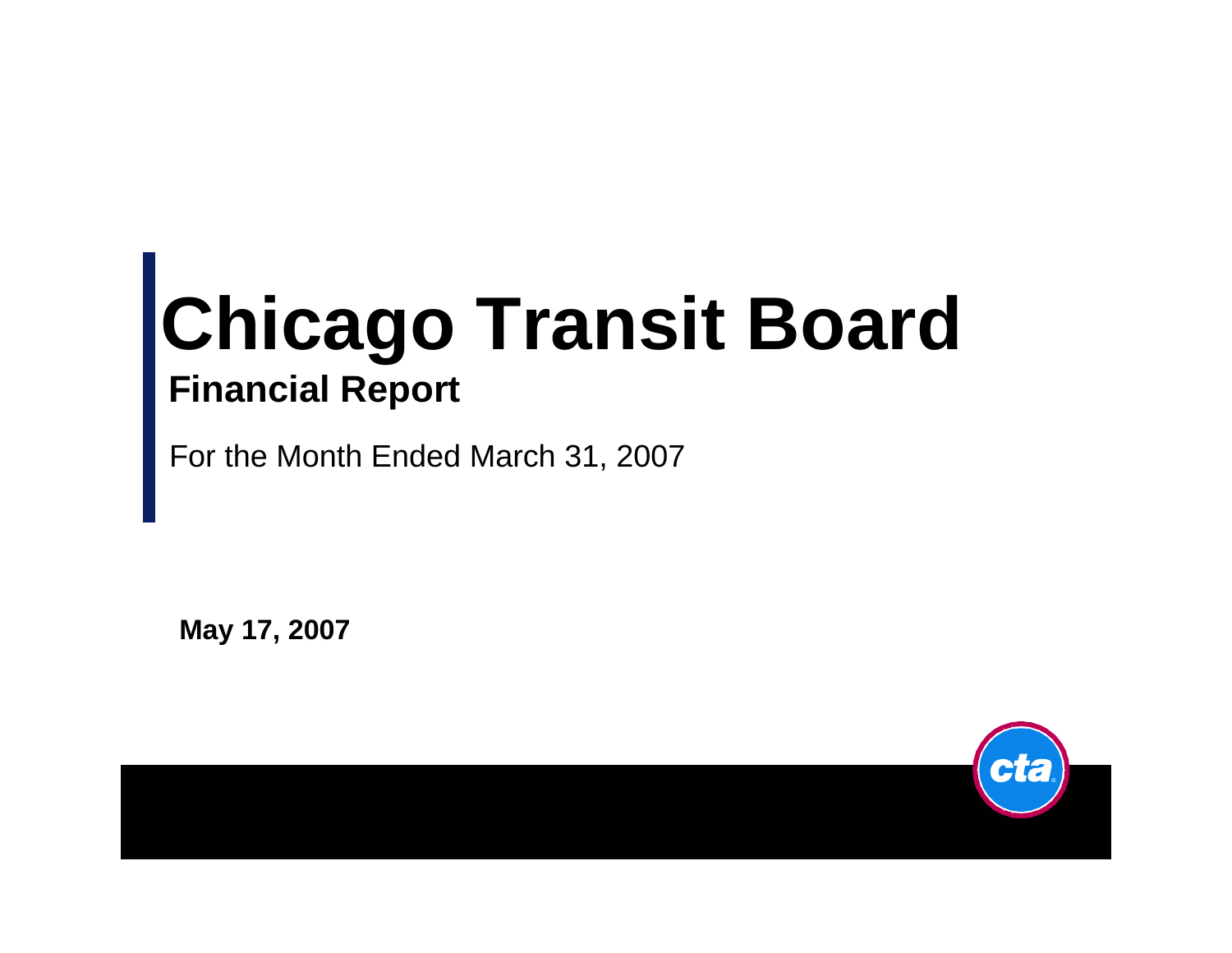### **Financial Summary – Current Month**

w Current operating surplus of \$0.7 million with a 50.2% recovery ratio.



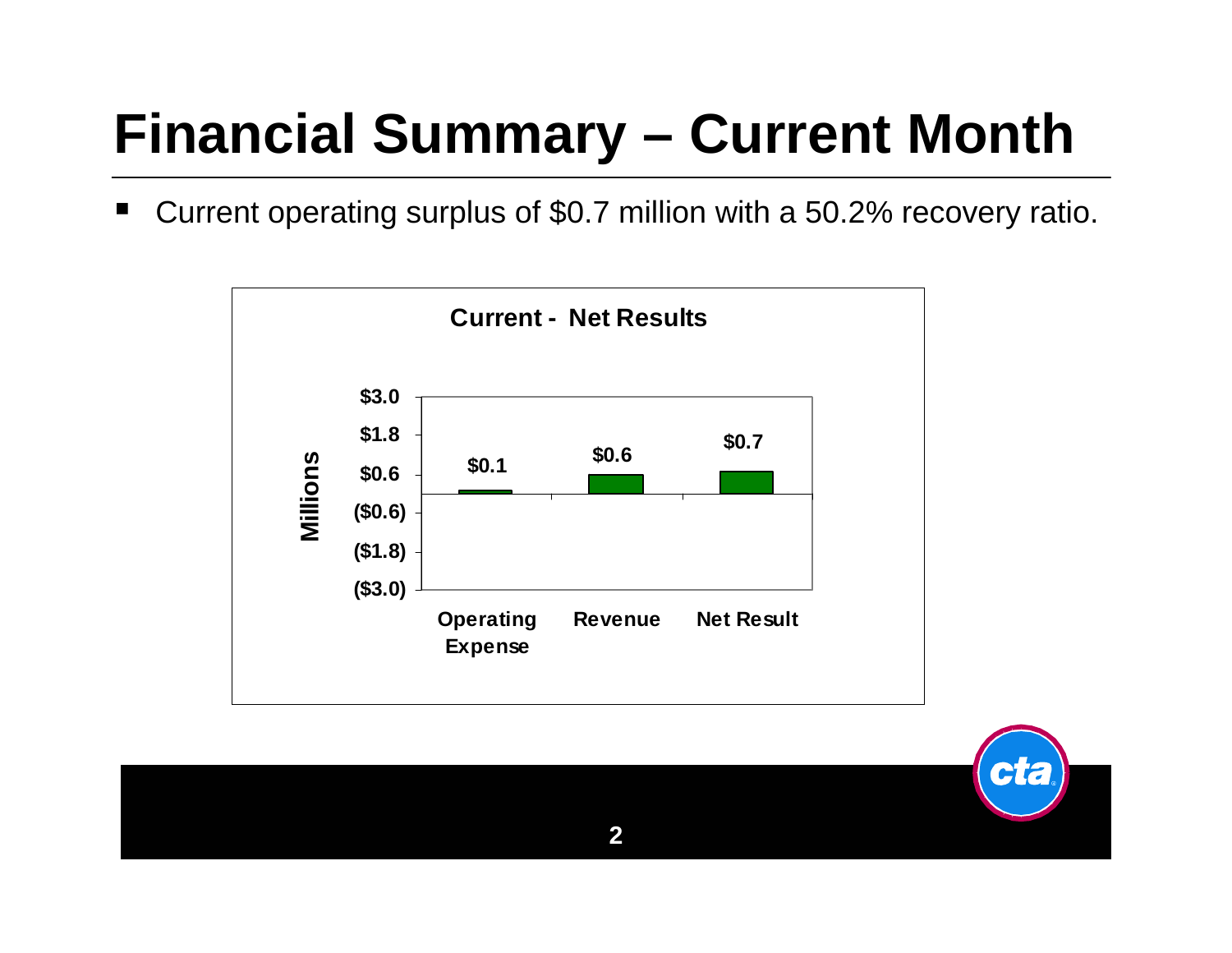### **Financial Summary – Year**

٠ YTD operating deficit of \$8.0 million with a 47.0% recovery ratio.



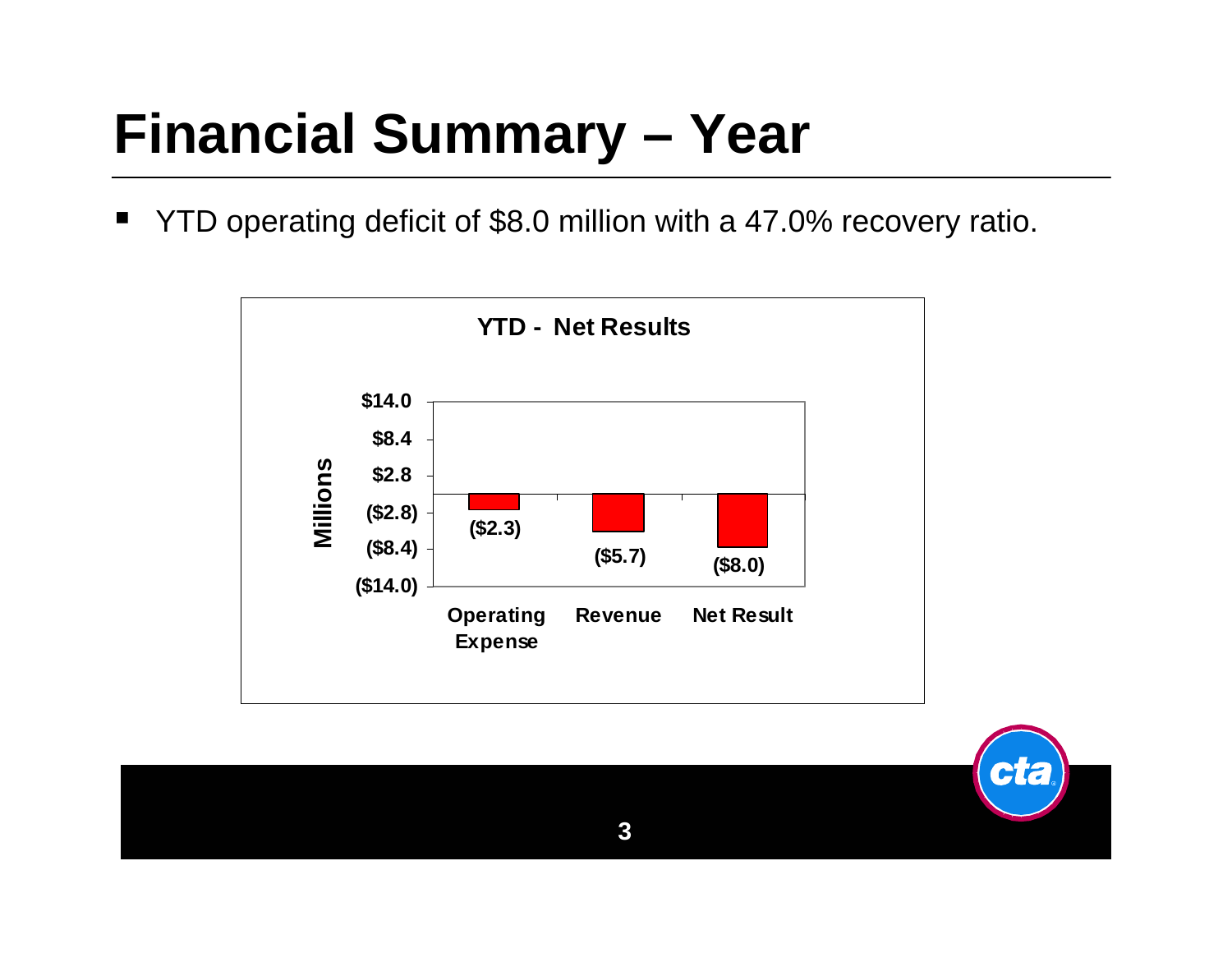# **Operating Expenses**

- × Current expenses equaled \$98.2 million — \$0.1 million under budget.
- $\blacksquare$ YTD expenses equaled \$289.0 million — \$2.3 million over budget.

|         | <b>Budget</b><br>(millions) | <b>Actual</b><br>(millions) | Variance<br>(millions) |
|---------|-----------------------------|-----------------------------|------------------------|
| Current | \$98.3                      | \$98.2                      | \$0.1                  |
|         | \$286.7                     | \$289.0                     | (\$2.3)                |

**City**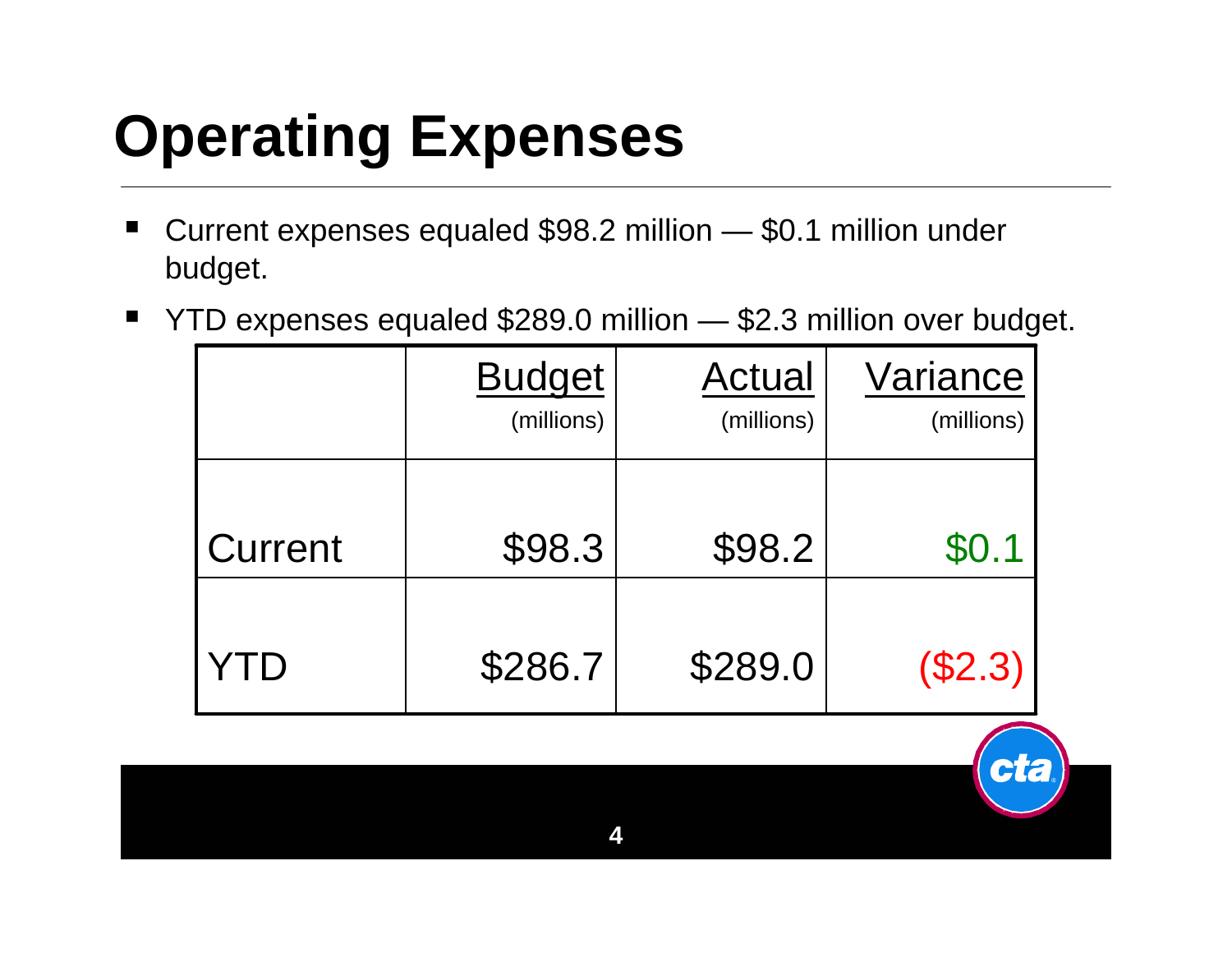## **Labor**

- ٠ Current expenses equaled \$72.9 million — \$1.3 million under budget.
- ٠ YTD expenses equaled \$216.1 million — \$2.3 million over budget.



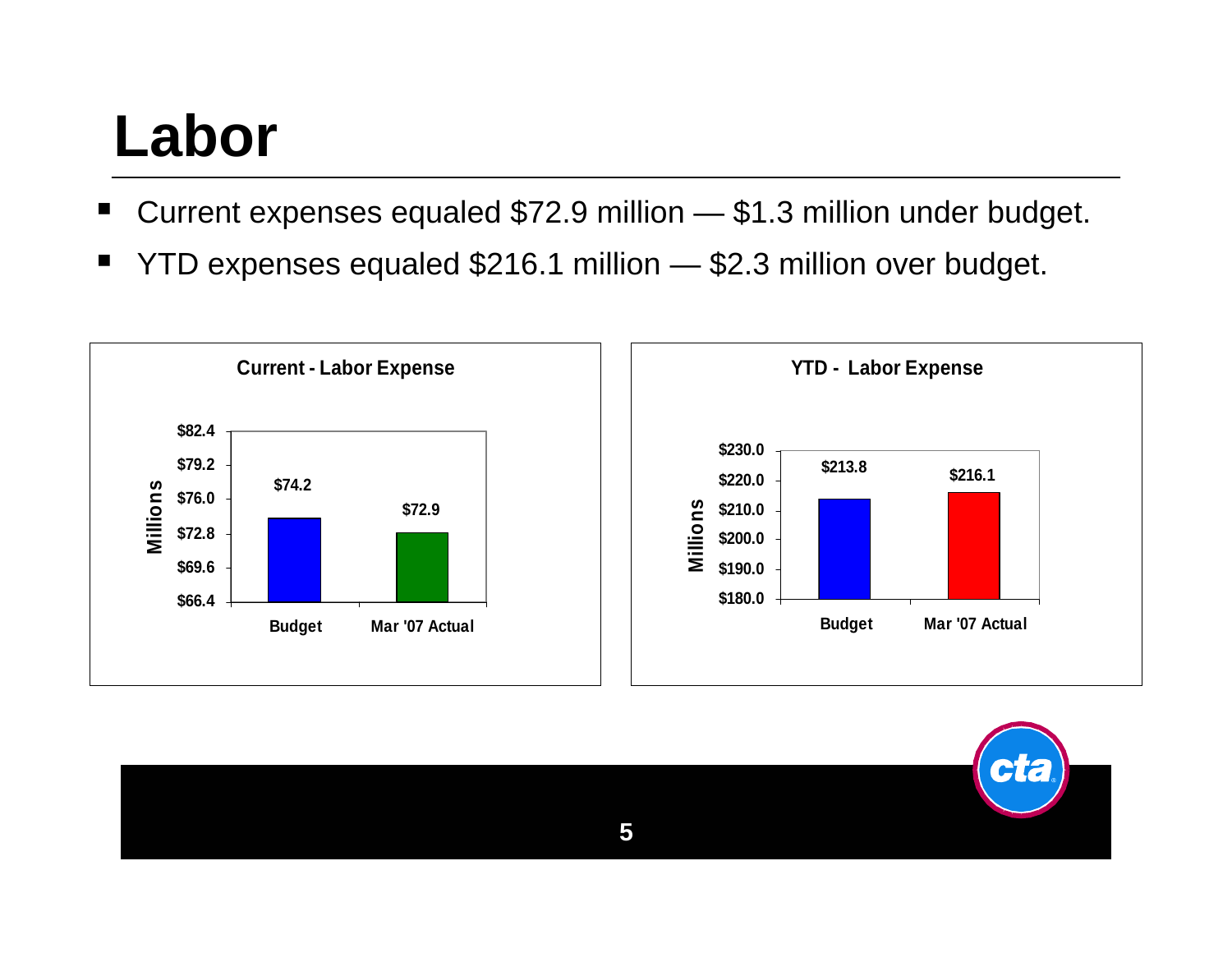## **Materials**

- ٠ Current expenses equaled \$7.3 million — \$0.7 million over budget..
- ٠ YTD expenses equaled \$21.3 million — \$1.8 million over budget..



**6**

CIE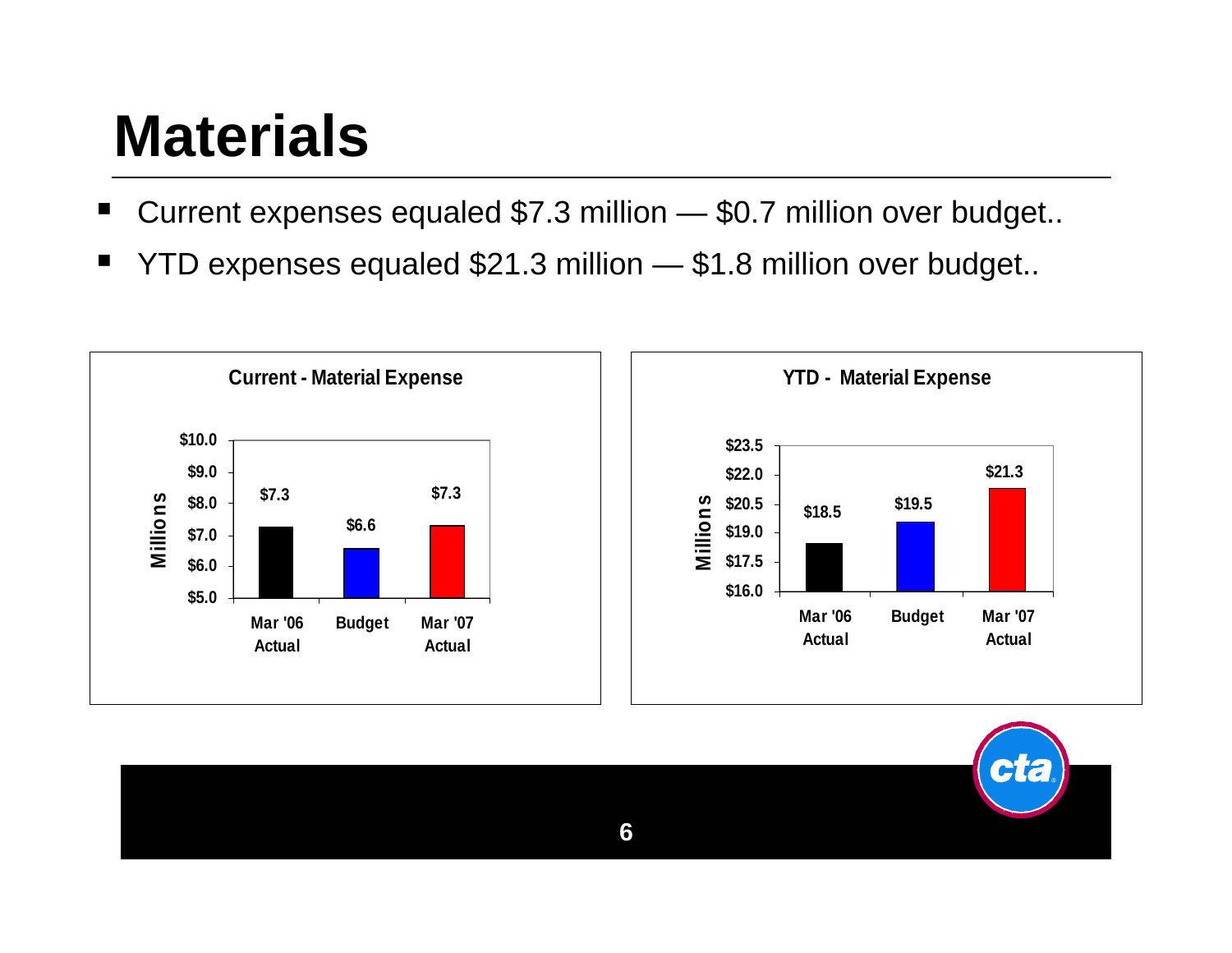## **Fuel – Revenue Equipment**

- H Current fuel expense equaled \$6.4 million - \$1.1 million over budget.
- ٠ YTD fuel expense equaled \$17.7 million - \$2.4 million over budget.



![](_page_6_Picture_4.jpeg)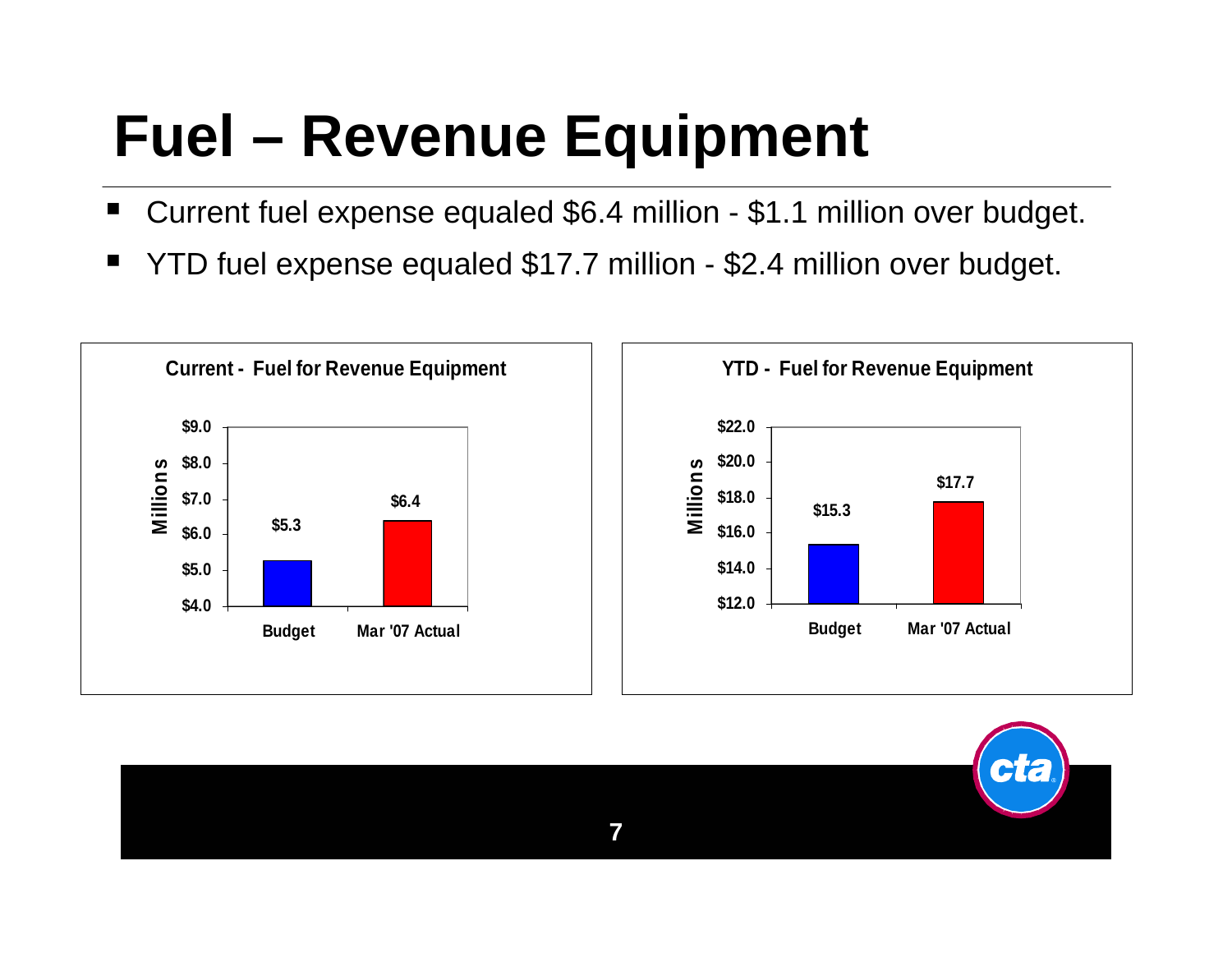### **System-Generated Revenues**

٠ System-Generated Revenues equaled \$46.5 million in March 2007 due to lower fare and investment revenues.

|         | <b>Budget</b><br>(millions) | <b>Actual</b><br>(millions) | Variance<br>(millions) |
|---------|-----------------------------|-----------------------------|------------------------|
| Current | \$45.9                      | \$46.5                      | \$0.6                  |
| YID     | \$133.0                     | \$127.3                     | (\$5.7)                |

![](_page_7_Picture_3.jpeg)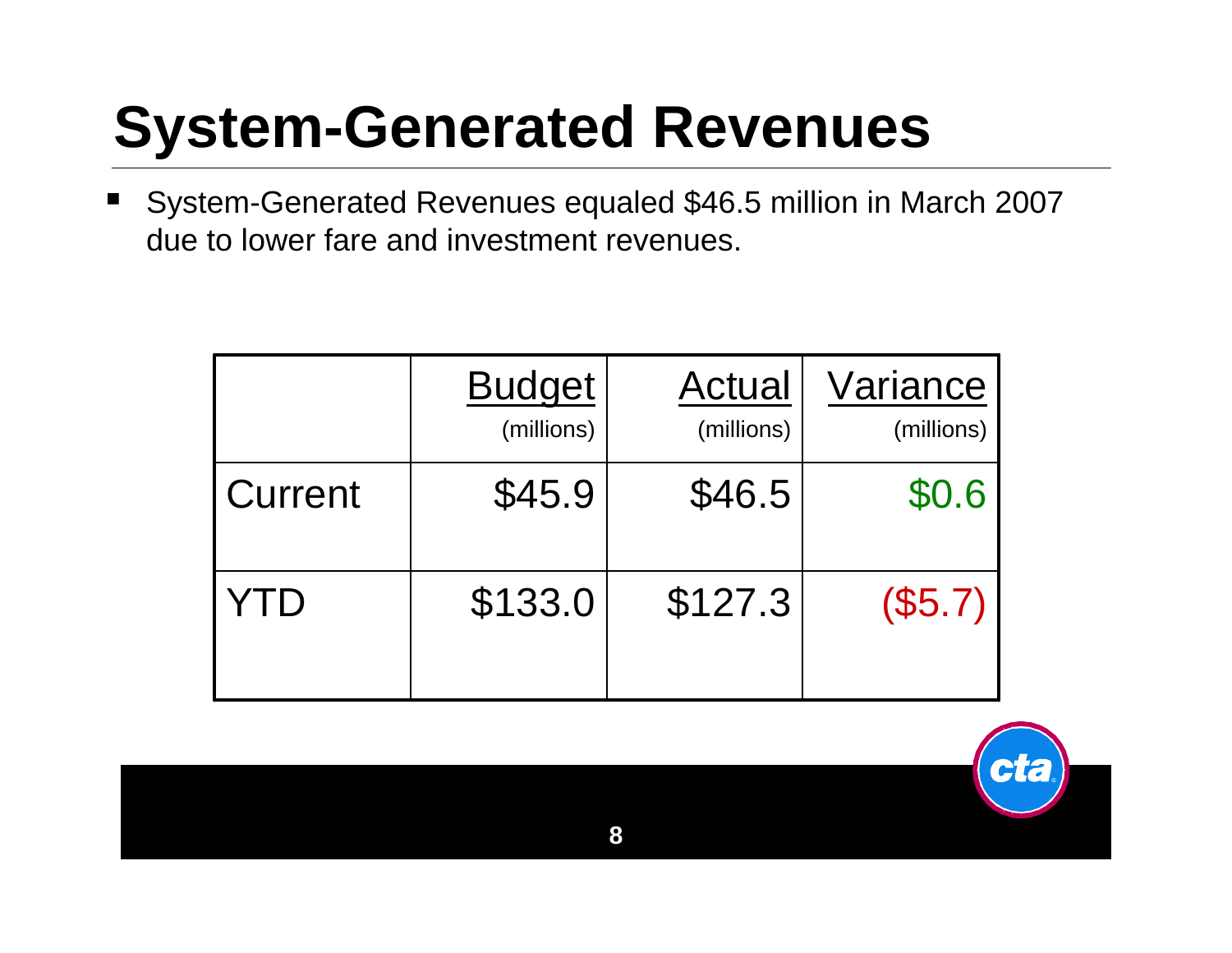#### **Farebox Revenue**

- $\mathbf{r}$ Current Farebox Revenue was \$38.7 million — 1.4% under budget.
- $\blacksquare$ YTD Farebox Revenue was \$108.5 million — 4.1% under budget.

![](_page_8_Figure_3.jpeg)

![](_page_8_Picture_4.jpeg)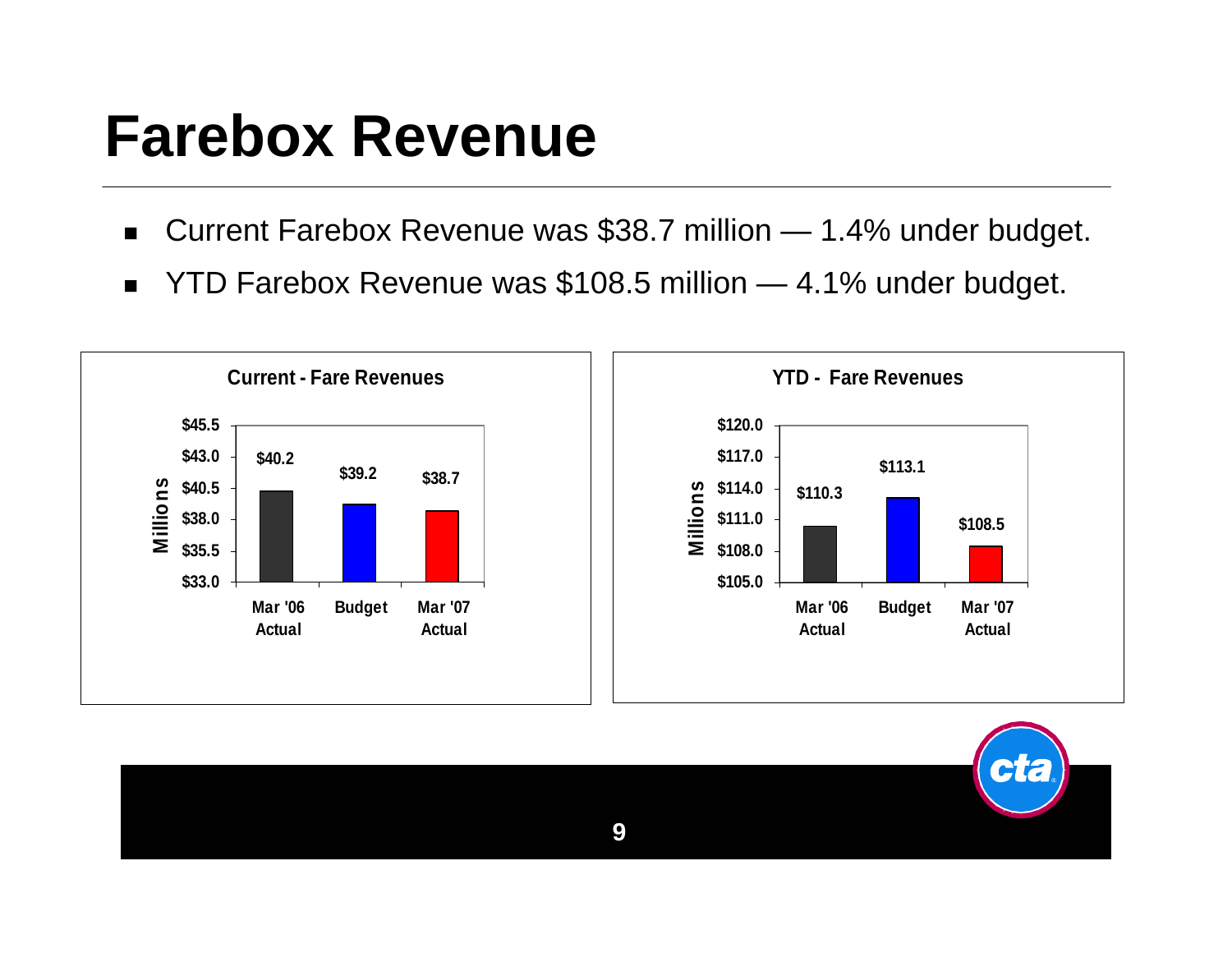## **Other Revenues**

- $\blacksquare$ Current Other Revenue was \$7.8 million — 16.4% over budget.
- $\blacksquare$ YTD Other Revenue was \$18.8 million — 6.0% under budget.

![](_page_9_Figure_3.jpeg)

**10**

 $H<sub>c</sub>$